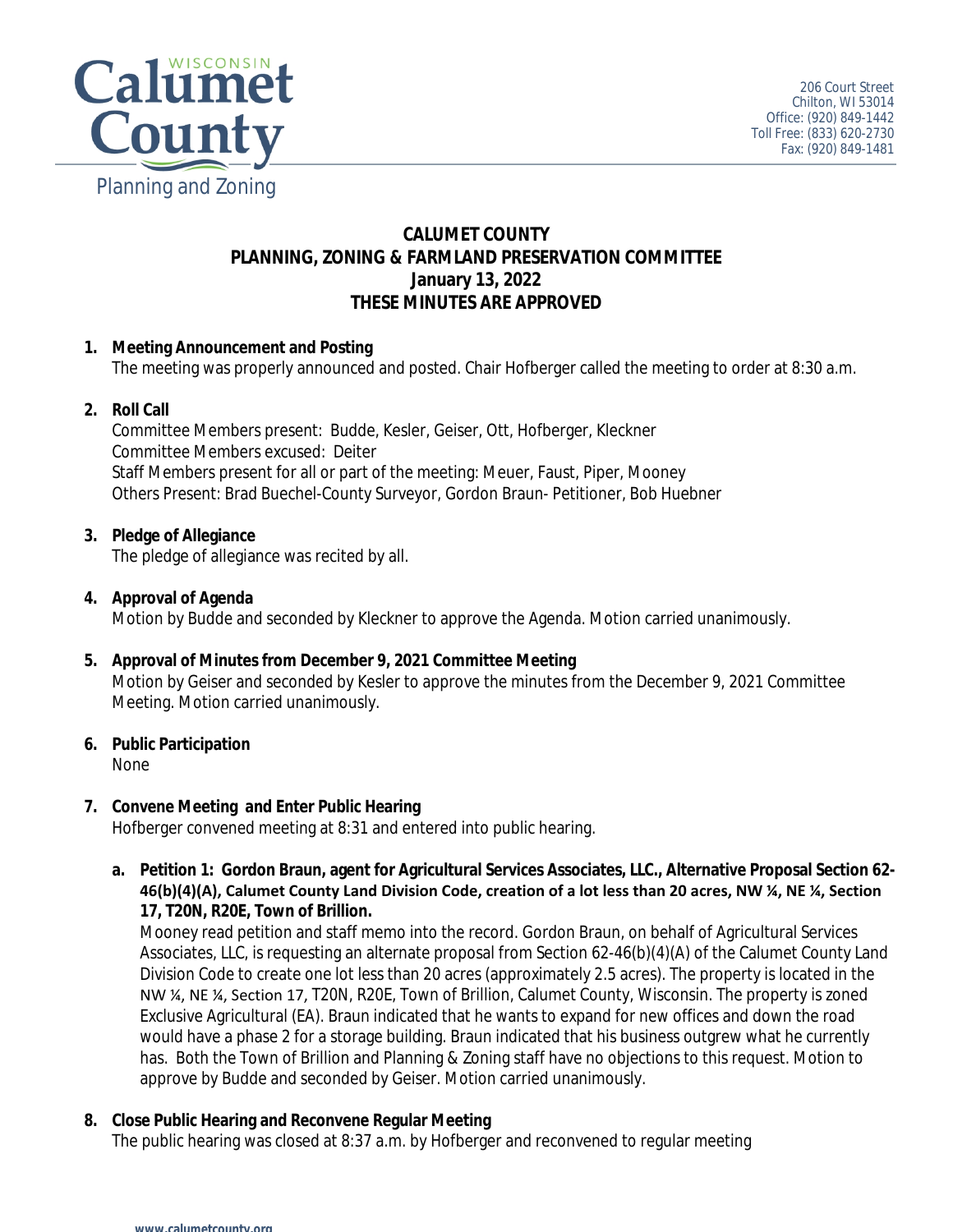#### **9. Report of Committee Members**

- **a. Report of Official Meetings Held Since Last Committee Meeting** None
- **b. Upcoming Events Reported by Committee Members** None

#### **10. Communications**

None

#### **11. Items for Action or Discussion**

**a. Purchase Order Approval Regarding East Central Regional Planning Commission 2022 Membership.** Meuer explained that policies are being reviewed by the finance director. Any items over \$20,000 need committee approval. If the committee would approve the budget as a whole we would not need to bring to the committee. Motion to approve by Budde and seconded by Kleckner. Motion carried unanimously.

#### **12. Report of Department**

### **a. Code Administration Update Since Last Committee Meeting**

Meuer reviewed an end of year report.

#### **b. Staff Updates**

Mooney did an update. She brought the new 2022 Calumet County Visitor Guides for the committee members to take. She indicated that the little girl on the cover is the daughter of one of the Public Health Nurses.

Meuer updated the committee on the current projects staff are working on and expanded on duties of a new employee within the department, Max Grueneberg.

Hofberger thanked Rose Faust on her retirement and thanked her for her dedication to the county and the department. Paula Piper was introduced.

#### **13. Upcoming Events/Past Events**

#### **a. Flood plain 101 Training- December 2, 2021**

Meuer gave an update on the training. He indicated that it was a training through the DNR. It was a basic training on natural disasters and what the staff's role would be if such a disaster occurred. The involvement would be for structures and not actual land in a floodplain.

#### **b. WCCA Executive Board Meeting- January 27-28, 2022**

Meuer gave an update. He has been the county rep for the last two years. Yearly meetings and conferences are discussed at this meeting.

#### **14. Consider Specific Items for Next Meeting Agenda** None

# **15. Discuss Next Meeting – Proposed – Thursday, February 10, 2022; 8:30 a.m.**

The next meeting will be held on Thursday, February 10, 2022 at 8:30 a.m.

#### **16. Adjournment**

Chair Hofberger adjourned the meeting at 9:05 a.m.